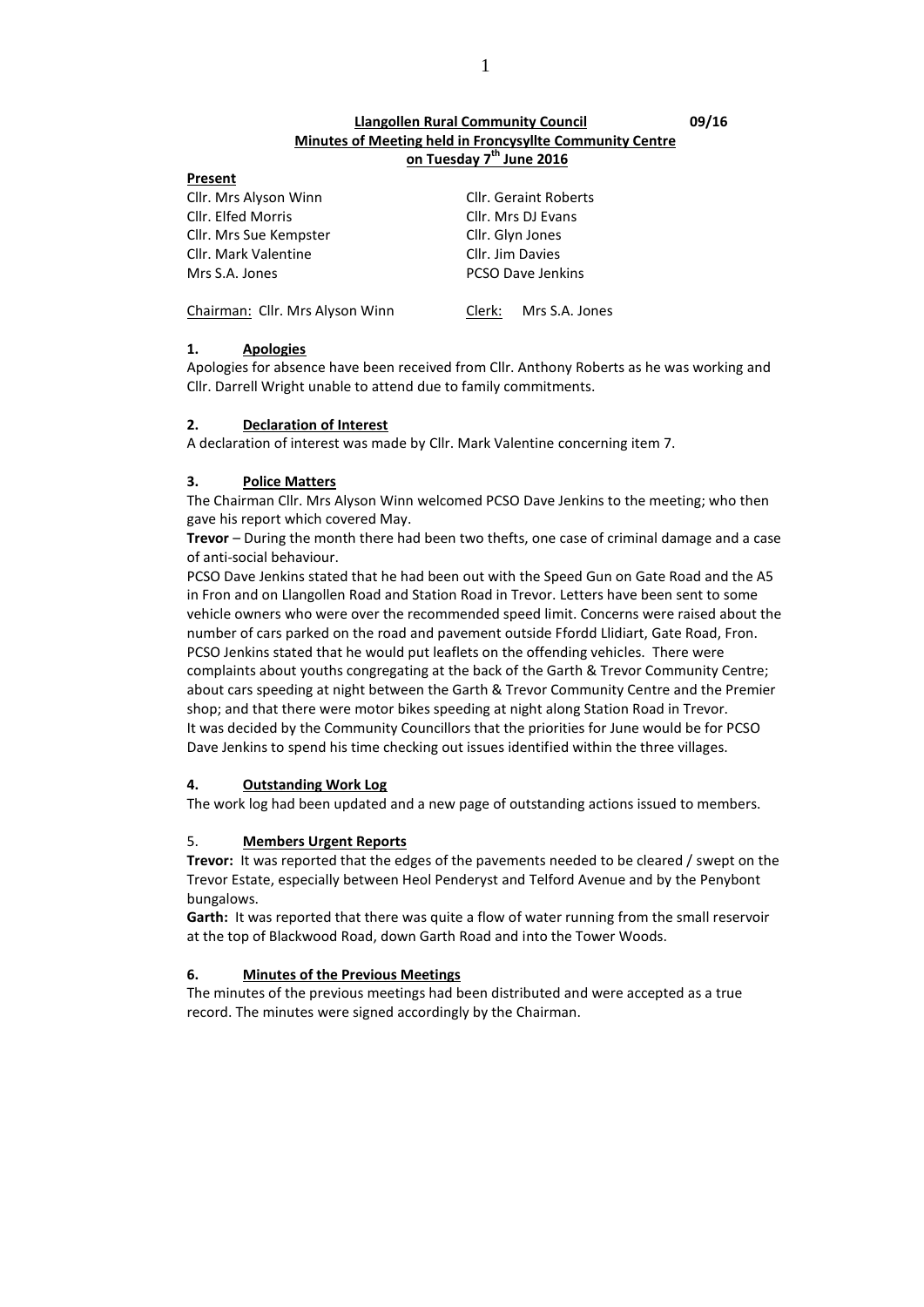#### **7. Matters Arising from the Minutes 10/16**

#### Monthly meeting:

Cllr. Mark Valentine left the meeting. The Clerk had contacted WT Evans, Cefn Mawr regarding the printing the Community Newsletter and the Council's request to ask the Company to produce a 'dummy' proof for the Members to look at in June. Unfortunately WT Evans Ltd was unable to oblige due to time constraints. After a lengthy discussion it was decided to stay with the present printer and review the situation in twelve months' time. Cllr. Mark Valentine returned to the meeting.

Inspector Jackie Downes of North Wales Police has agreed to attend the July meeting. The parking restrictions that have been discussed on Station Road between the Telford and the bridge over the canal are still on hold as the Community Council are waiting for a meeting to be held between Eastmans and Wrexham County Borough Council regarding the lease of the Trevor basin fields.

The Annual Return, bank reconciliation, a variance analysis and all the relevant documents that have been requested, have been forwarded to the External Auditor. There was a complaint that the skip day was in Trevor and not in Fron. Clerk to contact C/Cllr Pat Jeffares.

#### Extraordinary Meeting:

Cllr. Geraint Roberts stated that he thought that the May minutes should be amended due to the outcome of the extraordinary meeting held  $10<sup>th</sup>$  May 2016. This was rejected. There were concerns about what was in the plans for the Underneath the Arches evening, how many stewards, what improvements have been made and what additional support will be provided. The Clerk to contact Wrexham County Borough Council and ask to see the plan. There were concerns about pedestrian's crossing over the Pontcysyllte Aqueduct at night in light of the recent tragic loss of life on the Aqueduct. Councillors expressed their deepest sympathy to the boy's family.

#### **8. Planning**

**Planning Applications:** Erection of double garage **Heyburn, Blackwood Road, Garth P/2016/0420** There were no objections

#### **Certificates of Decision:**

There were no certificates of decision.

## **9. Correspondence**

**E.Mail**

C/Cllr. Pat Jeffares regarding the 30mph sign that has been hit on approaching Fron from Chirk.

Invitation from the Mayor of Wrexham to a civic service at St Giles Parish Church 19/6/16.

#### **One Voice Wales:**

Notification to say that there is a statutory requirement that all Councils publish and report annually to the Independent Remuneration Panel for Wales on allowances and expenses payable to Community and Town Councillors by September each year. The Model Financial Regulations have been recalled.

#### **General:**

Kingdom Security report on the number of tickets that had been issued during the month. Society of Local Council Clerk's National Salary Awards 2016 -18.

**Receipts:** Mr PJ Ankers Peter Green Groundcare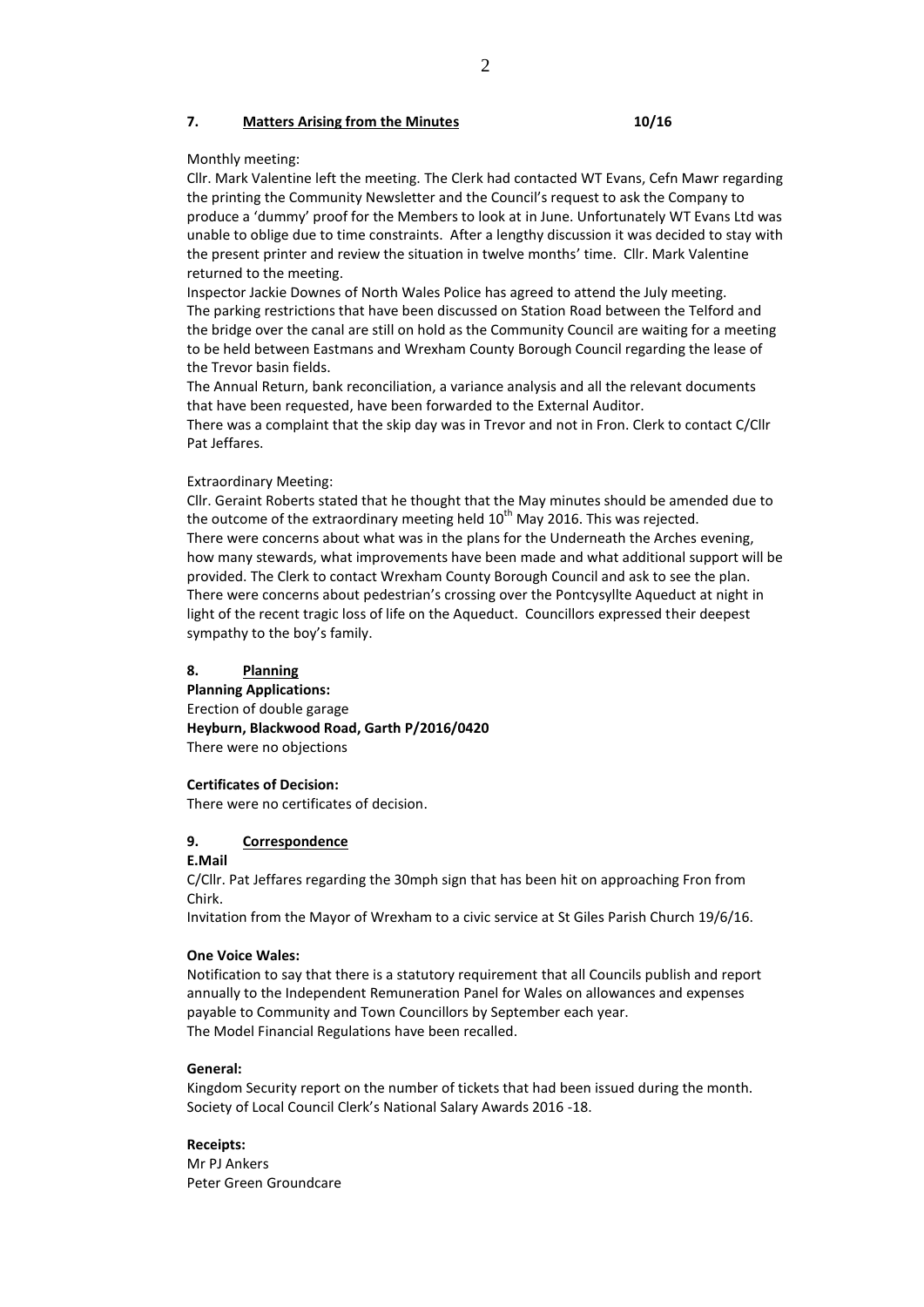## **10. Leasing of Playgrounds 11/16**

There has been no further news from Land Registry regarding the three outstanding play-areas.

## **11. Footpaths & Roadways**

The stretch of grass has been cut at the top of the Oerog and the contractor has asked if the Community Council would like him to cut this on a monthly basis at the cost of £40 per cut. This was agreed for June, July, August and September 2016.

## **12. Projects 2015/2016**

Nothing to report.

## **13. Meetings / Training**

During May Councillors Mrs Alyson Winn and Darrell Wright had attended a One Voice Wales training course on 'The Role of Chairman.' They had enjoyed the course and came back with a number of ideas for improving agendas and minutes.

## **14. Noddfa Cemetery Report**

The Chairman of the Noddfa Cemetery Committee Cllr. Elfed Morris stated that the Risk Assessment has not been completed at Noddfa Cemetery as there is an unstable headstone, and that there has been some difficulty in contacting the family. He asked for permission to use spray paint to show the boundary of a grave for internment, when being dug by the Gravedigger. This was agreed.

The Clerk had been contacted by a local Funeral Director asking if it would be possible for a refund on a reservation at Noddfa as his client had decided to have his ashes buried in a different location. This was agreed.

## **15. Playgrounds including Garth Playground**

Nothing to report.

## **16. Newsletter**

The deadline for the Autumn Newsletter is Friday  $12<sup>th</sup>$  August 2016.

## **17. Garden Competition**

The judges Ms Andrea Evans and Mr Tony Roberts have confirmed that they will judge the Best Kept garden competition on Tuesday 5<sup>th</sup> July 2016.

## **18. Local Government Ethical Framework – Code of Conduct**

The Clerk made reference to a letter received form the Welsh Government, copies of which had been previously circulated to Members, concerning changes to the Model Code of Conduct. In addition, the Council were required to adopt a revised Code by the 26th July 2016, and therefore a copy had previously been circulated for approval.

## RESOLVED:

1. That the Local Authorities (Model Code of Conduct) (Wales) (Amendment) Order 2008 (No.2016/84) in relation to the Model Code issued by the Welsh Government, be adopted by this Council as the new Members Code of Conduct with effect from  $7<sup>th</sup>$  June 2016.

2. That it be noted that paragraph 15(1) and (2) of the Model Code did not apply to Town and Community Councils, and for the purposes of paragraph 17, it be determined that the reviewed amount should be £25.